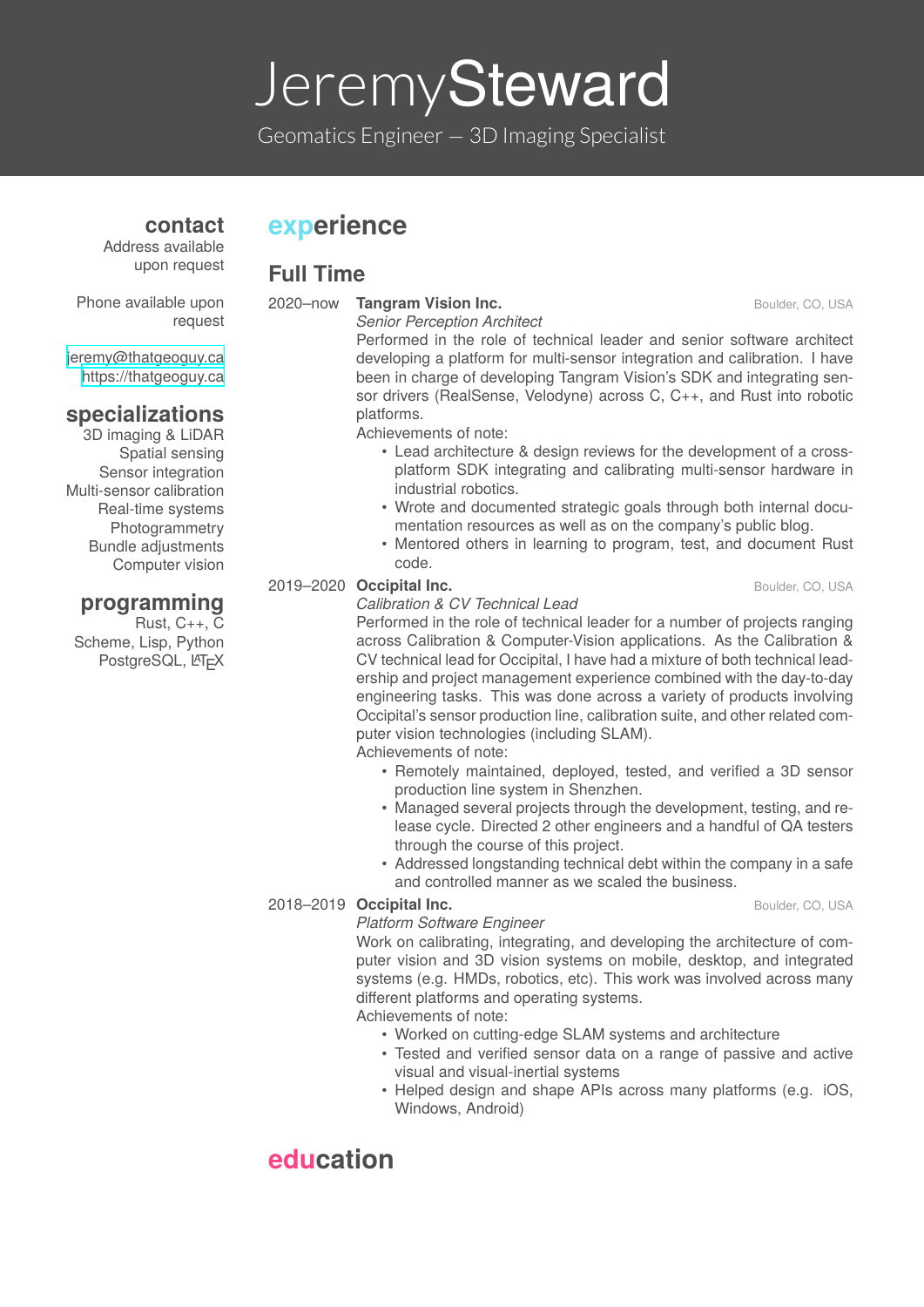2014–2017 **Masters of Science in Geomatics Engineering** University of Calgary *3D Motion Capture and Modeling*

My project focused on tracking, capturing, and modeling motion using 3D technology such as Time-of-Flight cameras. While my work has focused on tracking and capturing human motion, the work just as easily applies to tracking simpler objects moving through space.

As part of my project, I developed a system capable of capturing data from several synchronized 3D sensors, and integrating them together to perform motion capture and analysis. This system has been patented in collaboration with my research group.

Some courses I have taken as part of my graduate program are:

- *ENGO 642:* Optical Imaging Metrology
- *ENGO 699:* Special Topics Geospatial / Computer Vision
- *ENGO 629:* Advanced Robust Estimation Methods & Analaysis
- *ENGO 623:* Inertial Survyeing & INS / GPS Integration
- 2009-2014 **Bachelors** of Science in Geomatics Engineering University of Calgary *Specialization in Biomedical Applications*

### **Professional Designations**

2014–Now **Association of Professional Engineers, Geologists, and Geoscientists of Alberta (APEGGA)** AB, Canada I have been a registered Engineer In Training pursuing my Canadian Professional Engineering designation as of May 2014 (http://apega.ca)

### **Capstone Design Project**

**2013–2014 Project and Team Lead Example 2013–2014** [University](http://apega.ca) of Calgary Developed a real-time internet-of-things system capable of managing and tracking inventory within a retail outlet or storehouse. I acted in the role of team leader and managed and worked with my fellow teammates to win the Capstone Design Award for 2014.

### **Summer Research Positions**

| Summer<br>2013 | <b>Summer Research Student</b><br>Furthered my project from the previous year by integrating inertial data<br>with 3D cameras                                                       | University of Calgary |
|----------------|-------------------------------------------------------------------------------------------------------------------------------------------------------------------------------------|-----------------------|
| Summer<br>2012 | <b>Summer Research Student</b><br>Interest in determining the growth rate of reindeer antlers using 3D Time-<br>of-Flight technologies.                                             | University of Calgary |
| Summer<br>2011 | <b>Data Entry Position</b><br>Working with the University of Calgary SensorWeb group on fixing, updat-<br>ing, finding, and entering data into a large GIS system (formerly WEHUB). | University of Calgary |

#### **awards**

| 2016 | Queen Elizabeth II Scholarship<br>Awarded to students displaying excellence in studies and service.                                   | University of Calgary |  |
|------|---------------------------------------------------------------------------------------------------------------------------------------|-----------------------|--|
| 2015 | Alberta Innovates Technology Futures Scholarship University of Calgary<br>Awarded to students with high academic success and service. |                       |  |
| 2014 | Queen Elizabeth II Scholarship<br>Awarded to students displaying excellence in studies and service.                                   | University of Calgary |  |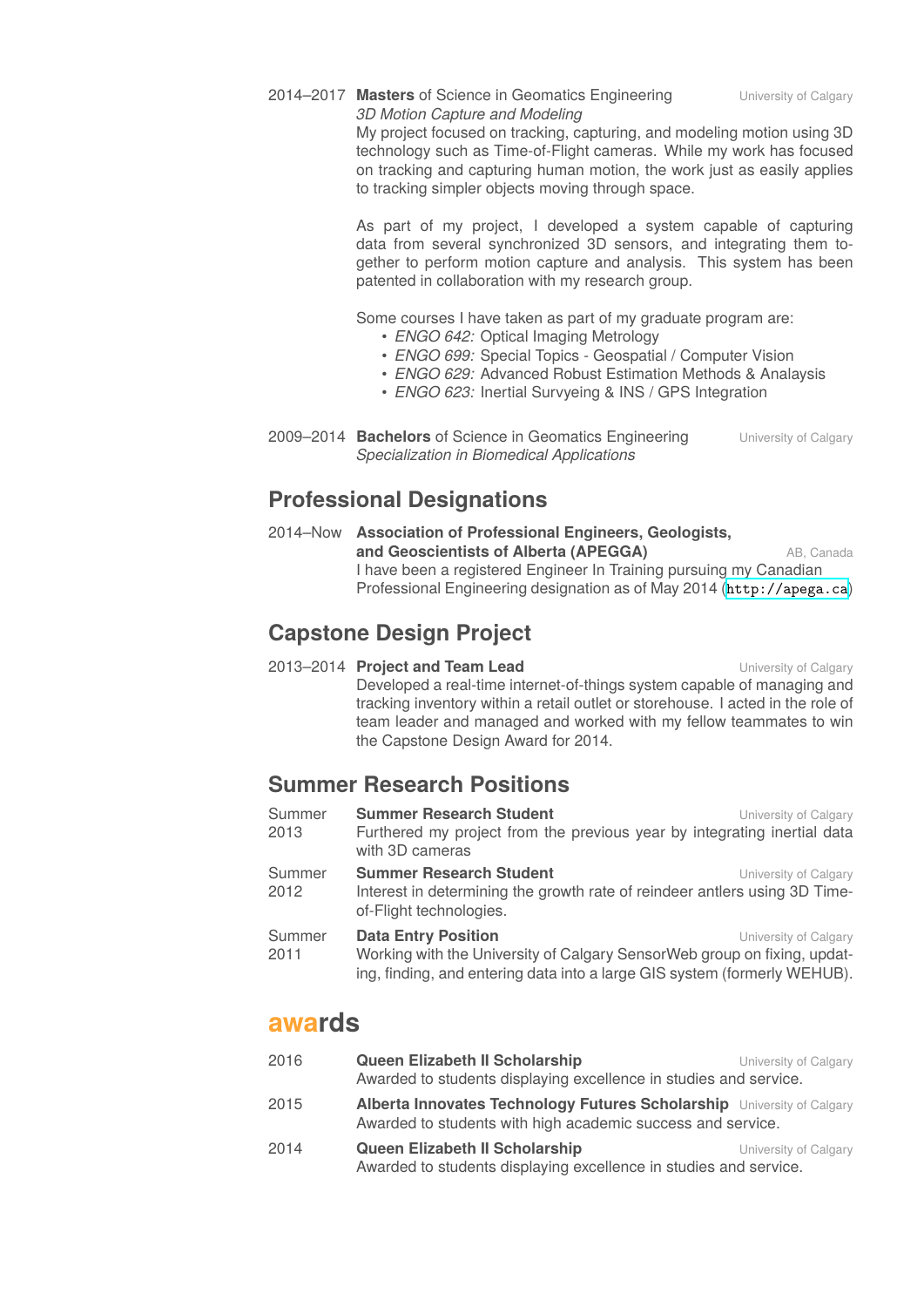### **interests**

**professional:** programming & software design, 3D imaging technologies, LiDAR, SLAM, multi-sensor calibration, real-time systems **personal:** Scheme (programming), free & open source software, judo, martial arts, logic puzzles, escape rooms, electronics

## **publications**

### **M.Sc. Thesis**

Range Camera Motion Capture - Geometric Parameter Extraction from Human Motion Data in Point Clouds

```
Jeremy Steward
```
*(July 2017). University of Calgary*

### **Peer-Reviewed Journal Articles**

Measurement of Deflection in Concrete Beams During Fatigue Loading Test Using the Microsoft Kinect 2.0

Herve Lahamy, Derek D. Lichti, Jeremy Steward, Mamdouh El-Badry, Mohammad Moravvej Journal of Applied Geodesy *10.1 (2016) p. 71. 2016*

- Explanation for the seam line discontinuity in terrestrial laser scanner point clouds Derek D. Lichti, Craig L. Glennie, Kaleel Al-Durgham, Adam Jahraus, Jeremy Steward ISPRS Journal of Photogrammetry and Remote Sensing *154 (2019) pp. 59–69. 2019*
- The Practical Application Of 3D Vision in the Field: Measuring Reindeer (Rangifer Tarandus) Antler Growth Velocities

Derek D. Lichti, Jeremy Steward, Jacky C. K. Chow, John Matyas The Photogrammetric Record *31.156 (2016) pp. 394–406. 2016*

Structural Dynamic Deflection Measurement With Range Cameras Xiaojuan Qi, Derek D. Lichti, Mamdouh El-Badry, Ting On Chan, Sherif Ibrahim El-Halawany, Hervé Lahamy, Jeremy Steward The Photogrammetric Record *29.145 (2014) pp. 89–107. 2014*

### **Conference Proceedings**

Monitoring Masonry Walls Subjected to Earthquake Loading with a Time-of-Flight Range Camera

David Holdener, Derek Lichti, Jeremy Steward, Pedram Kaheh *FIG Working Week 2017*, 2017, Helsinki, Finland

Evaluating the Capability of Time-of-Flight Cameras for Accurately Imaging a Cyclically Loaded Beam

Hervé Lahamy, Derek D. Lichti, Mamdouh El-Badry, Xiaojuan Qi, Ivan Detchev, Jeremy Steward, Mohammad Moravvej

*SPIE Optical Metrology 2015*, 2015

#### Developing a methodology to measure the regeneration of reindeer antlers

Jeremy Steward

*Journal of Undergraduate Research in Alberta*, 2012, 2012 CREATE Symposium at the University of Calgary

Performance assessment and calibration of the Kinect 2.0 time-of-flight range camera for use in motion capture applications

Jeremy Steward, Derek Lichti, Jacky Chow, Reed Ferber, Sean Osis *FIG Working Week 2015*, 2015, Sofia, Bulgaria

Using a mobile range-camera motion capture system to evaluate the performance of integration of multiple low-cost wearable sensors and gait kinematics for pedestrian navigation in realistic environments

C. Tjhai, J. Steward, D. Lichti, K. O'Keefe